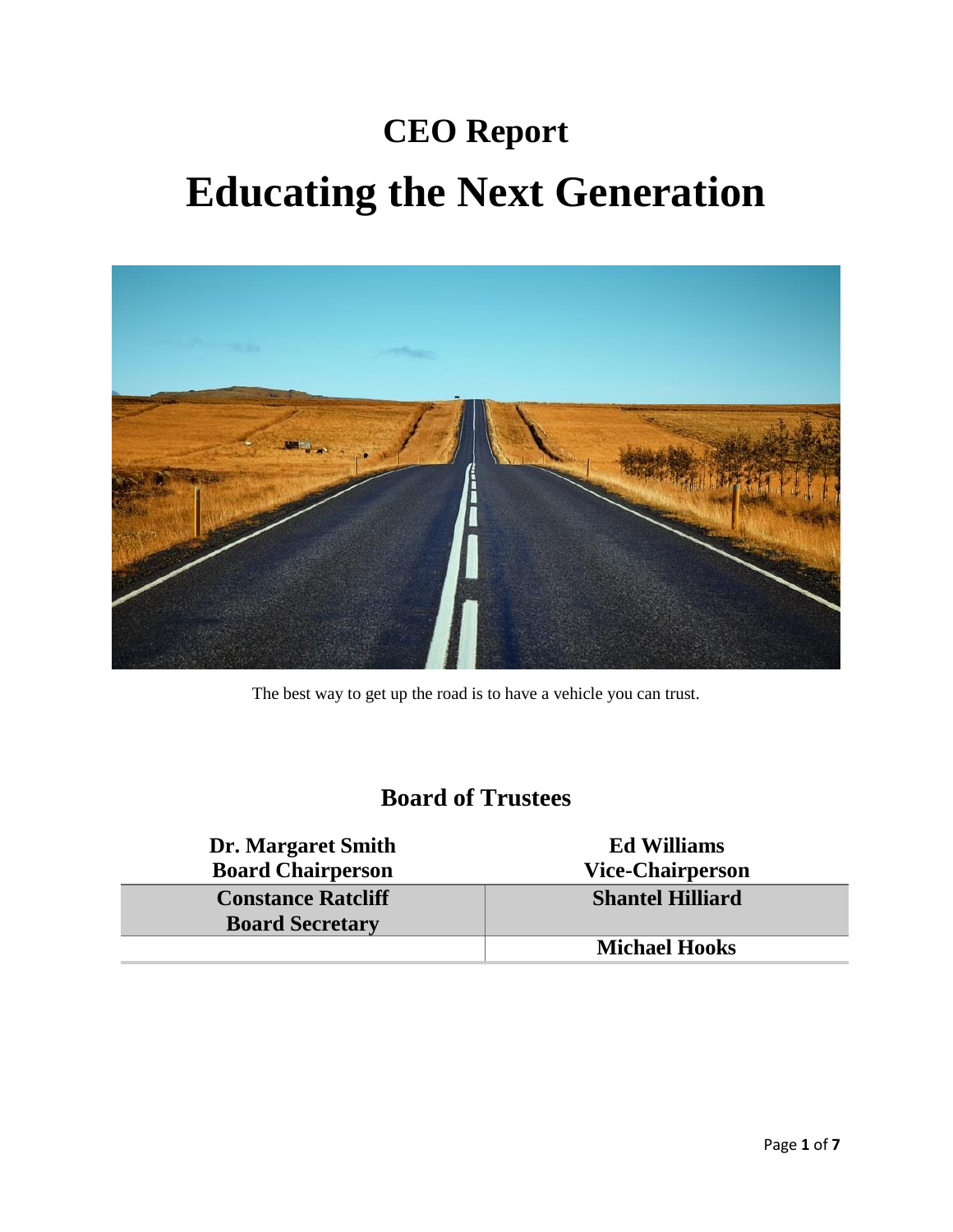# **May 19, 2022**

# **Table of Contents**

- **3. Current Business Activity**
- **4. Educational Leader's Report**
- **5. Human Resources Report**
- **6. RFO Update**
- **7. Treasurer's Report**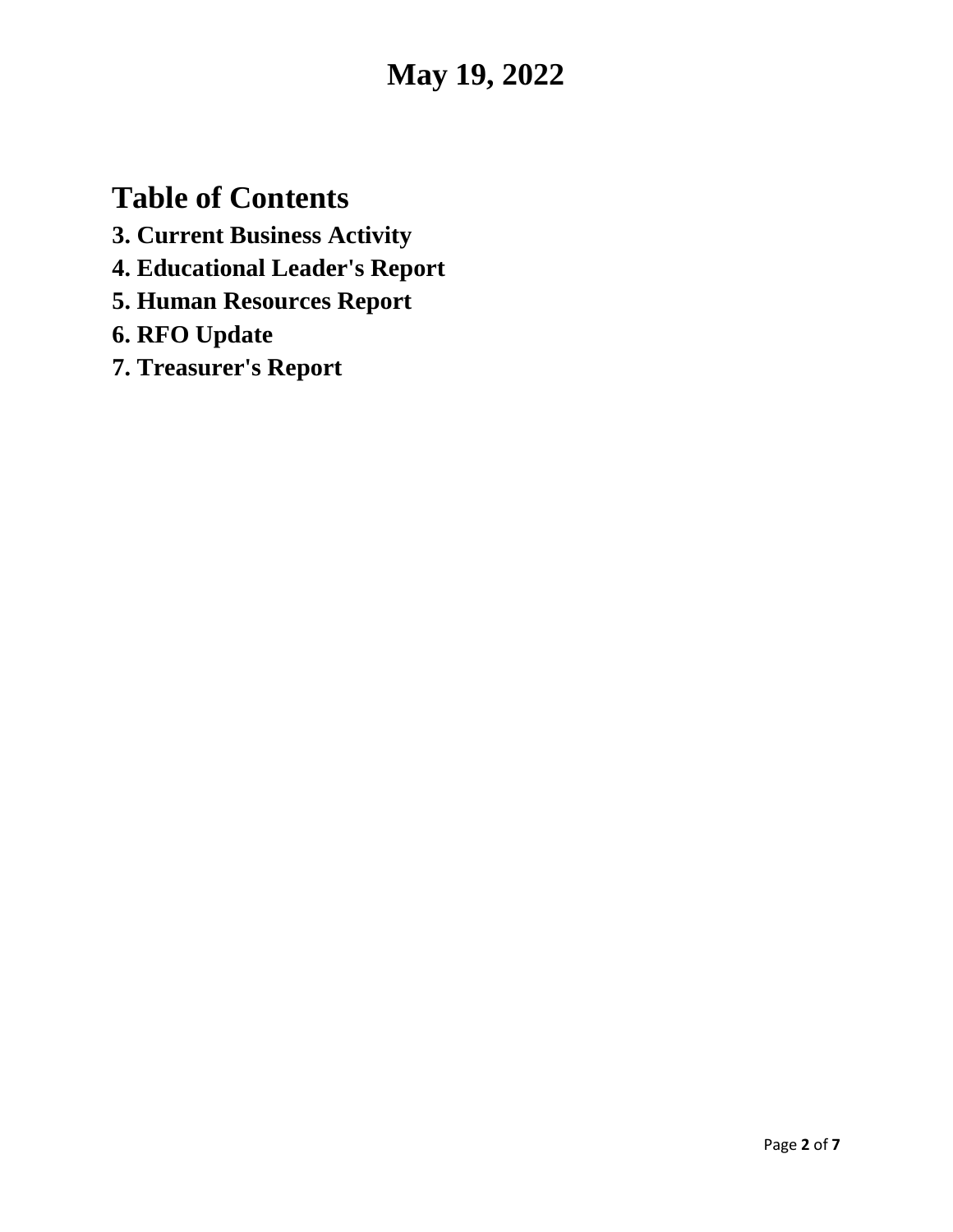# **Current Business Activity (4/21 – 5/19)**

As we approach the end of the fourth quarter (June 15), the three weeks since our last board meeting were dominated by the PSSA. The outcome of the PSSA testing across the State is expected to underscore the fact that PA students are still recovering academically, socially, and emotionally from the effects of the Pandemic. How these scores will affect Rise from a renewal standpoint has yet to be determined.

The most important thing we can do academically at this point is to use the COVID relief funds to address pandemic-related challenges at our school. We are working to hire experienced professionals to address student behavior, put together an academic team capable of delivering high-quality instruction, and bridge any gaps we may have from a technology standpoint.

We are also focusing on enrollment for the upcoming school year. And are employing multiple strategies to attract a diverse group of students at Rise to add to the learning experience of our students. Studies have shown "diversity in education, leads to improved intellectual engagement, self-motivation, citizenship, and cultural engagement, and academic skills like critical thinking, problem-solving, and writing" for all students.

Community partnerships are expected to further enrich the experience of our students. As they are exposed to real-life opportunities and careers that add real-life value to subjects they are studying at Rise.

#### **Requests for Approval**

- 1. 2022-23 School Calendar
- 2. BP 251
- 3. ARP ESSER Health and Safety Plan (see the Mask Policy below for the CDC recommended changes). The plan needs to be signed by the Board Chair.
- 4. Proposed 2022-23 Staffing List
- 5. Proposed 2022-23 Organization Chart
- 6. Updated Mask Policy

#### **Board Information**

1. Homeless Grant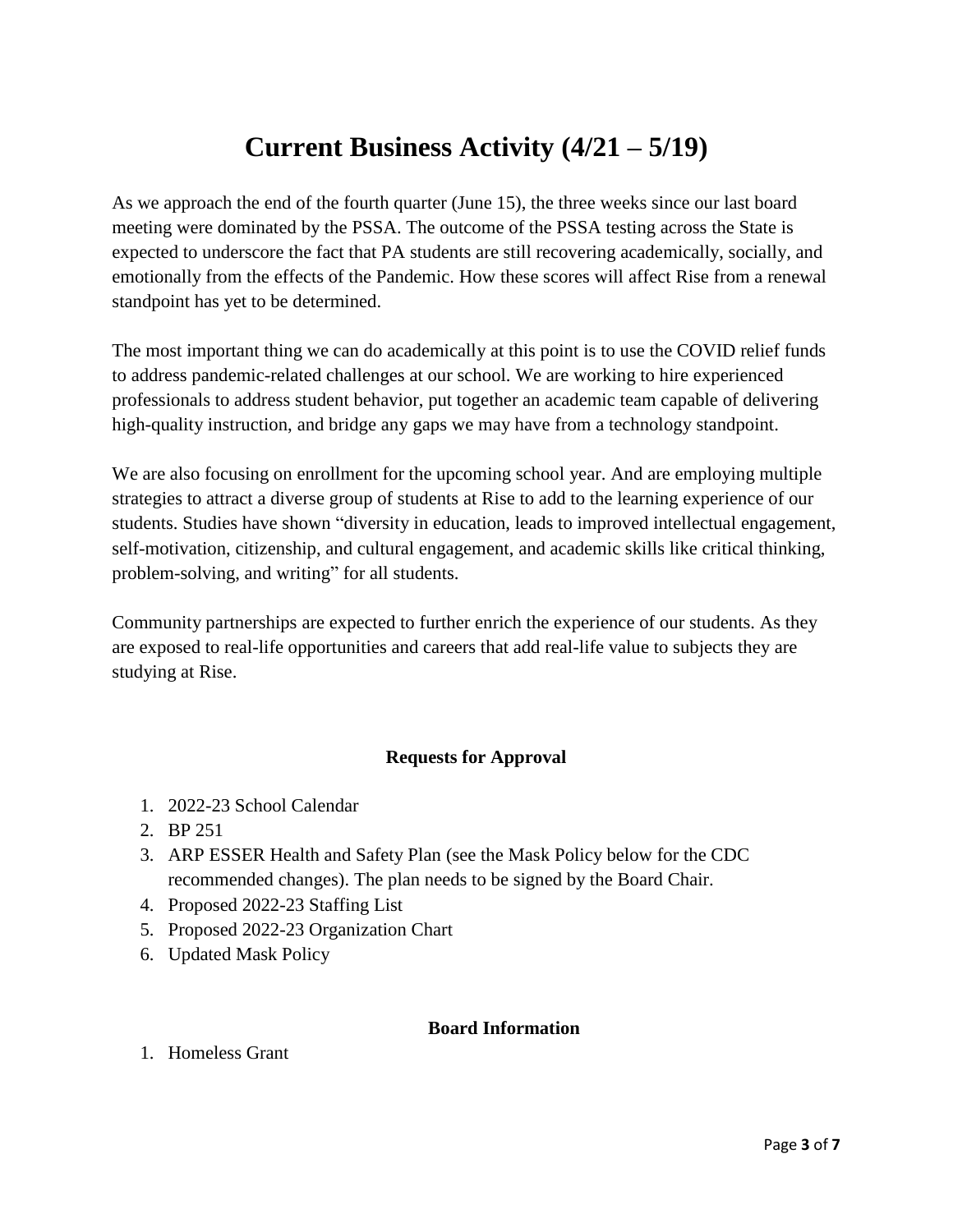#### **PSSA Testing**

We have completed PSSA testing. Grades 3-8 took the PSSA math and ELA and grades 4 and 8 took PSSA science. We appreciate the hard work completed by testing coordinator Mr. Nicolleta and Title 1 teachers Mrs. Musser, Ms. Norgard, and Ms. Dilliard in training our staff in testing procedures and state regulations and organizing the testing process. Their leadership, our staff's hard work, and our scholars' adherence to procedures resulted in 97% of Erie Rise test-eligible students participating in the testing process.

#### **School Improvement Plan**

We will be developing a comprehensive school improvement plan (SIP) to present at the June board meeting. This plan will include data to support areas of need, action steps, and strategic processes to support our school's mission. The process will involve our administration and staff as the academic leadership team at the school will collaborate with administration to develop the plan as a team. Points of emphasis will include but not limited to: technology plan, professional development for system for staff, a commitment to differentiated instruction and project-based learning, expanding our collaborative learning teams, social emotional learning, and school discipline. Our SIP will build off of the foundation we have worked to establish during the spring semester in these areas, develop a new technology plan, enhance our commitment to standardsbased, customized learning, and providing real-world learning experiences in our classrooms that offer relevance and rigor as well as avenues for community partnerships.

#### **Teacher Recruitment**

We have been attending college job fairs and have initiated communications with historically Black colleges and universities and have begin interviewing potential candidates to fill anticipated vacancies on our team. We have also initiated a relationship with Teachers Placement Group (TPG), an organization devoted to helping to find the right instructional fit for well-trained and highly qualified teachers from all over the world.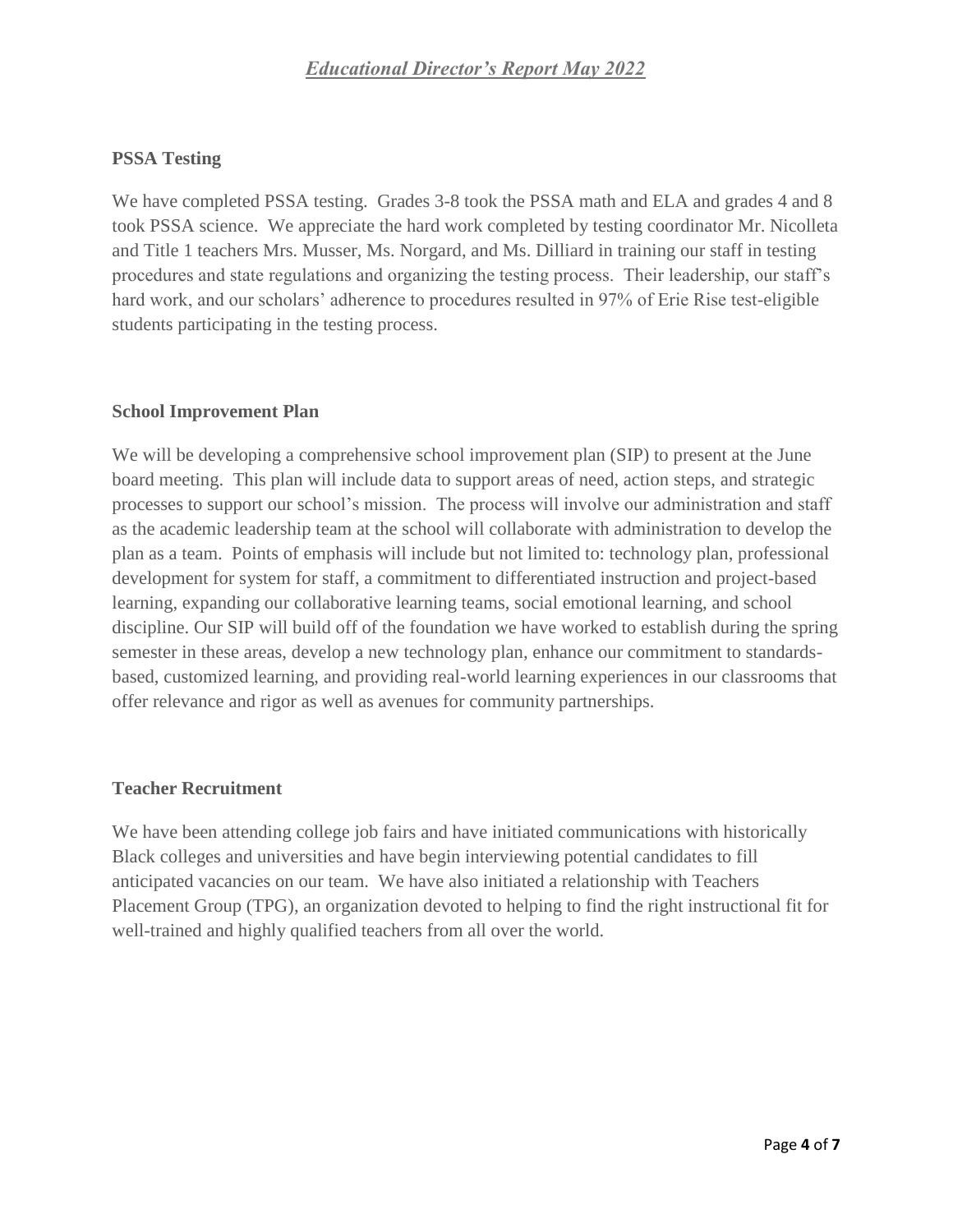# **April 21, 2022**

# **Human Resources/Compliance Report**

**Human Resources is currently reviewing candidates to fill needed openings and will pass on that information when available.**

#### **The following information is attached to this report for the Board's review:**

- 1. Proposed Organizational Chart
- 2. 2022-23 Staffing List
- 3. Proposal Mercyhurst Contract

#### **Updates**

- 1. The school's time clock has been programmed and installed. Training and use of the clock will begin on the week of 5-16-2022.
- 2. Schoolwide CPI training was completed on 5-6-2022. A list of Staff who completed the training, and refresher class, for Staff who took the course in the fall is attached to this report.
- 3. The health report from the Nurse's office is attached. The school's updated mask policy is included based on CDC guidelines.

### Human Resources is seeking to fill the following position:

- 1. Jeanne Kraus 1099 Substitute teacher Level II, 1G, the remainder of the year.
- 2. Montana Smith Bus Monitor replacement.
- 3. Robert Garner Bus Driver 1099
- **4.** Erick Green Security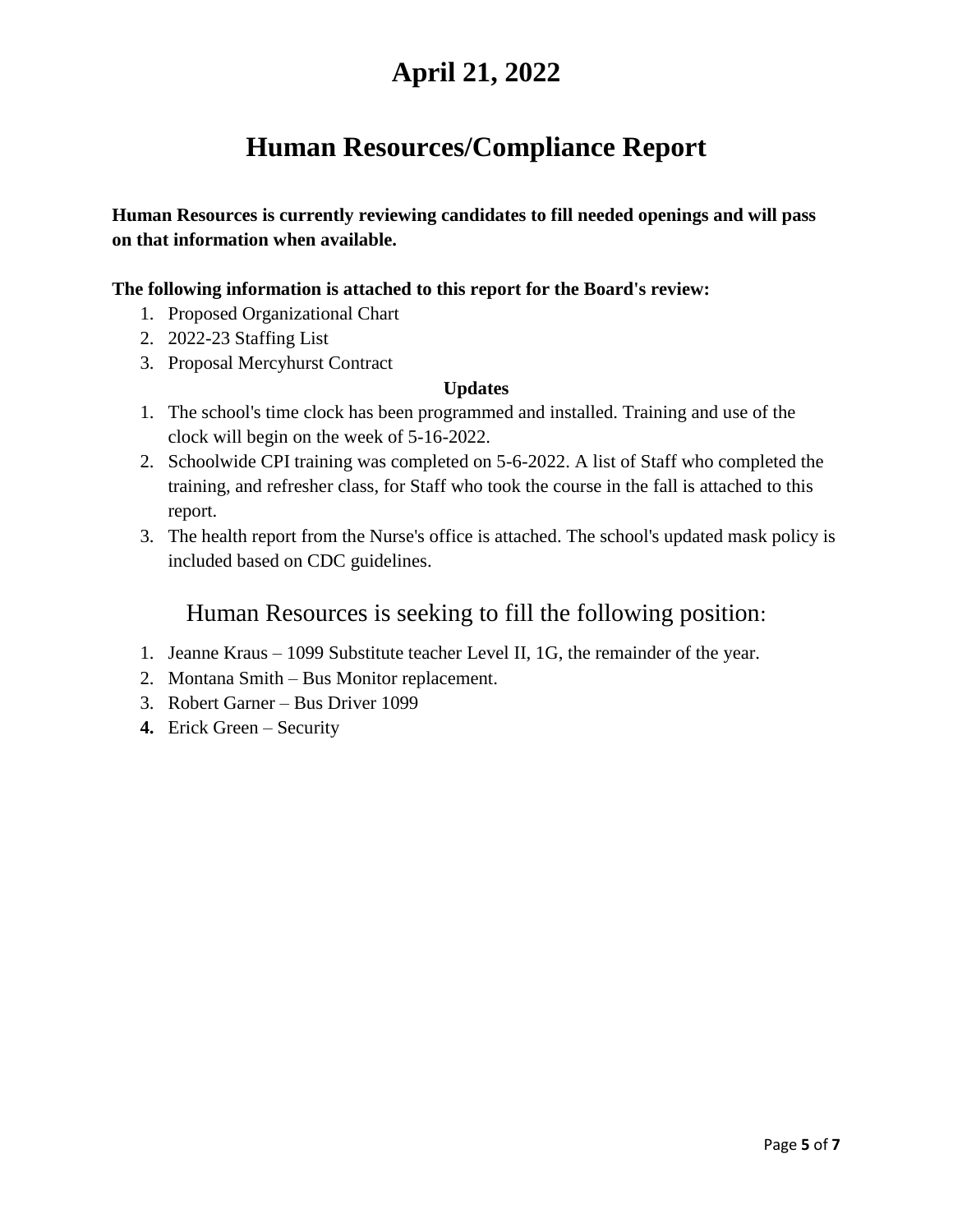### **Erie Rise Leadership Academy Charter School Rise Family Organization Update May 19, 2022**

### **Special Programs/Activities:**

- The RFO is soliciting support from community agencies, organizations to support the Erie Rise store by making donations to recognize and acknowledge positive behavior among Erie Rise Students. Received a \$ 50.00 donation from Christ Temple Church of Erie and \$ 50.00 from Omega Psi Phi Fraternity, Inc.
- Working with the Erie Rise Social Services Department to provide clothing support, food and toiletries for Transitional, Homeless Students and other students of need.
- **Erie Rise hosted our 2nd Pediatric COVID-19 Vaccination Clinic from 12:00 – 3:00 p.m. on Tuesday, April 19, 2022, in the Rise gym.**
- Attended CDC/Childhood Development Center Parent Council meeting on April 6<sup>th</sup> April 25<sup>th</sup>, April  $27<sup>th</sup>$  and April  $28<sup>th</sup>$  to present the kindergarten enrollment process for Erie Rise.
- Finalized the application process to use the Erie Blasco Library Hirt Auditorium for our 8<sup>th</sup> Grade Graduation on Friday, June 17, 2022.
- Spoke with Shane Donaldson at the Blasco Library concerning Rise Students taking a tour of the facility. He informed that they have postponed guided tours at the library until the fall..
- The Rise RFO will be selling Waldameer tickets. Tickets will be available beginning May 16, 2022 for a price of \$27.00.
- Three former Erie Rise students applied for the Erie Rise Alumni Scholarships. The scholarship award program is scheduled for Saturday, June 18, 20922 at 10:00 a.m. at the Erie County Blasco Library Hirt Auditorium.

### **Upcoming Events/Take Charge**

- Waldameer tickets are available for sale. If interested see Mrs. Morales in the school office.
- Collecting Box Tops for Education to be redeemed for financial support to the RFO. Encouraging families, teachers, board members and administrators to submit Box Tops to the Rise Office.
- Working with Administration and the Middle School Teachers to finalize  $8<sup>th</sup>$  grade graduation plans.
- The Erie Rise Alumni Scholarships (2) \$1,000.00 are scheduled to be presented on Saturday, June 18, 2022.